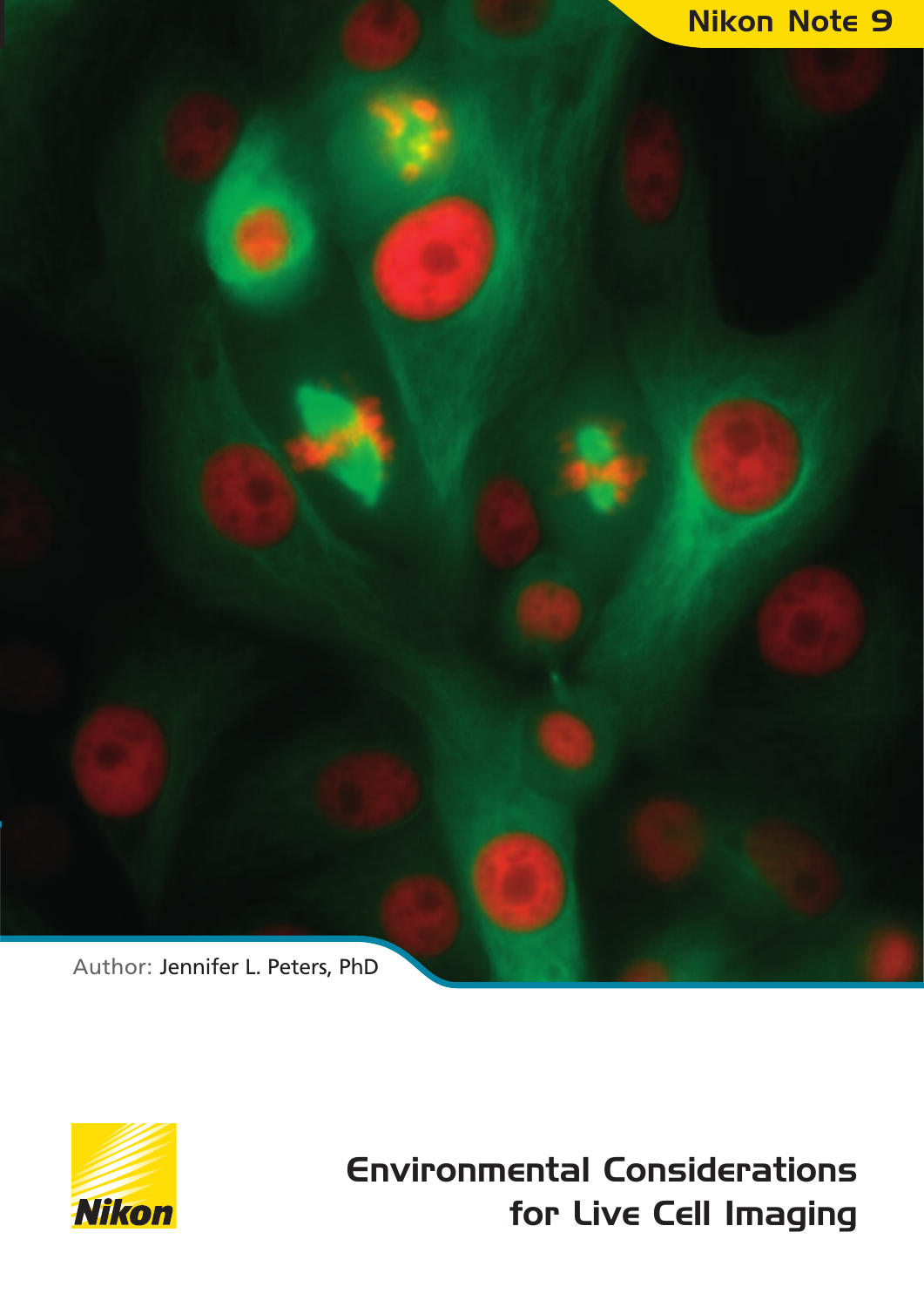## **Abstract:**

**Long term timelapse imaging of living cells is becoming an increasingly important technique. However, living cells have specific environmental requirements in terms of temperature, CO2 concentration, pH and osmolarity that must be met to ensure that cells remain healthy throughout imaging and that the resulting experimental data is reliable. Various options are available for maintaining living cells on the microscope, including stagetop incubators, full microscope incubator enclosures, and the BioStation IM. If appropriate steps are taken to ensure that cells remain alive and healthy throughout an experiment, phenomena such as cell growth, division, and protein expression can be imaged over several hours and even days.**

## **Introduction:**

Many of biology's most interesting questions, including those governing the growth, division and apoptosis of living cells, can be answered by microscopic observation of cells using long term timelapse imaging. Live cell imaging experiments pose many challenges, however, not the least of which is keeping cells alive and healthy throughout the experiment. Not only are cells vulnerable to photodamage from the light needed to image them, but maintaining environmental conditions necessary to keep cells alive on the microscope stage for hours, days or even weeks is far from trivial. These environmental considerations are discussed here together with technologies (including the BioStation IM) for maintaining living, healthy cells during long term timelapse imaging.

## **Critical Environmental Factors for Live Cell Imaging Experiments**

Most cell lines require a maintenance temperature of ~37°C to achieve normal cell growth and good overall health of the culture. Also important (and closely linked) are pH and  $CO<sub>2</sub>$  concentration. Most cells require bicarbonate buffering, and for the pH to be buffered at the required pH of  $\sim$ 7.4, the CO<sub>2</sub> concentration in the environment surrounding the cell culture vessel must be maintained at ~5% (considerably higher than the ambient  $CO<sub>2</sub>$ concentration in air). While other buffering systems not requiring  $CO<sub>2</sub>$  (such as HEPES) can sometimes be substituted, these must be evaluated carefully as they can result in reduced growth rates and other non-optimal behavior, especially when used long term. Finally, cells are sensitive to changes in osmolarity, commonly caused by evaporation of the cell culture media during the experiment - a particular problem when working at 37°C. Steps must be taken to reduce evaporation by humidifying the environment surrounding the culture vessel, or by using a vessel that is sealed or covered in a thin layer of mineral oil.

Failure to control environmental factors during long term timelapse imaging typically results in unhealthy cells that fail to divide, round up, detach, or exhibit other abnormal morphologies as shown in Figure 1.



**Figure 1:** Examples of unhealthy morphologies in live cell imaging experiments. Image courtesy of Michael Davidson, Florida State University.

## **Technology for Maintaining the Live Cell Environment During Long Term Timelapse Experiments**

The imaging chamber must control environmental factors accurately, while also being robust, easy to use and cost effective. Traditionally, two main strategies have been used for maintaining cells on the microscope stage during long term imaging: stagetop incubators and full incubator enclosures that encompass the entire microscope.

Stagetop incubators are small incubator enclosures that fit over the culture vessel on the microscope stage. Such enclosures must allow access by the microscope objective and often permit introduction of reagents and fresh media during the experiment. While these systems are easy to use and relatively inexpensive, the sample and its immediate environment are at a different temperature from the rest of the microscope and the laboratory environment, making fluctuations in temperature difficult to avoid. Not only are temperature changes (even of just a few degrees) detrimental to cells and resulting data, they usually cause focus drift during the course of the experiment. One method of mitigating this effect is to use an objective heater, thereby eliminating it as a heat sink.

Full incubator enclosures (see Figure 2) are another option for maintaining the live cell environment. These are most often constructed of Plexiglas and enclose most of the microscope with access doors for positioning and changing the sample. Temperature is maintained with an external heating unit (often forced air) and CO<sub>2</sub> is controlled by means of a CO<sub>2</sub> sensor and a regulated tank of pure  $CO<sub>2</sub>$  gas. Typically, humidity is saturated inside the incubation chamber to prevent evaporation of the culture medium. While this type of incubator has the advantage



**Figure 2:** An inverted microscope equipped with a full incubator enclosure. Image courtesy of Michael Davidson, Florida State University.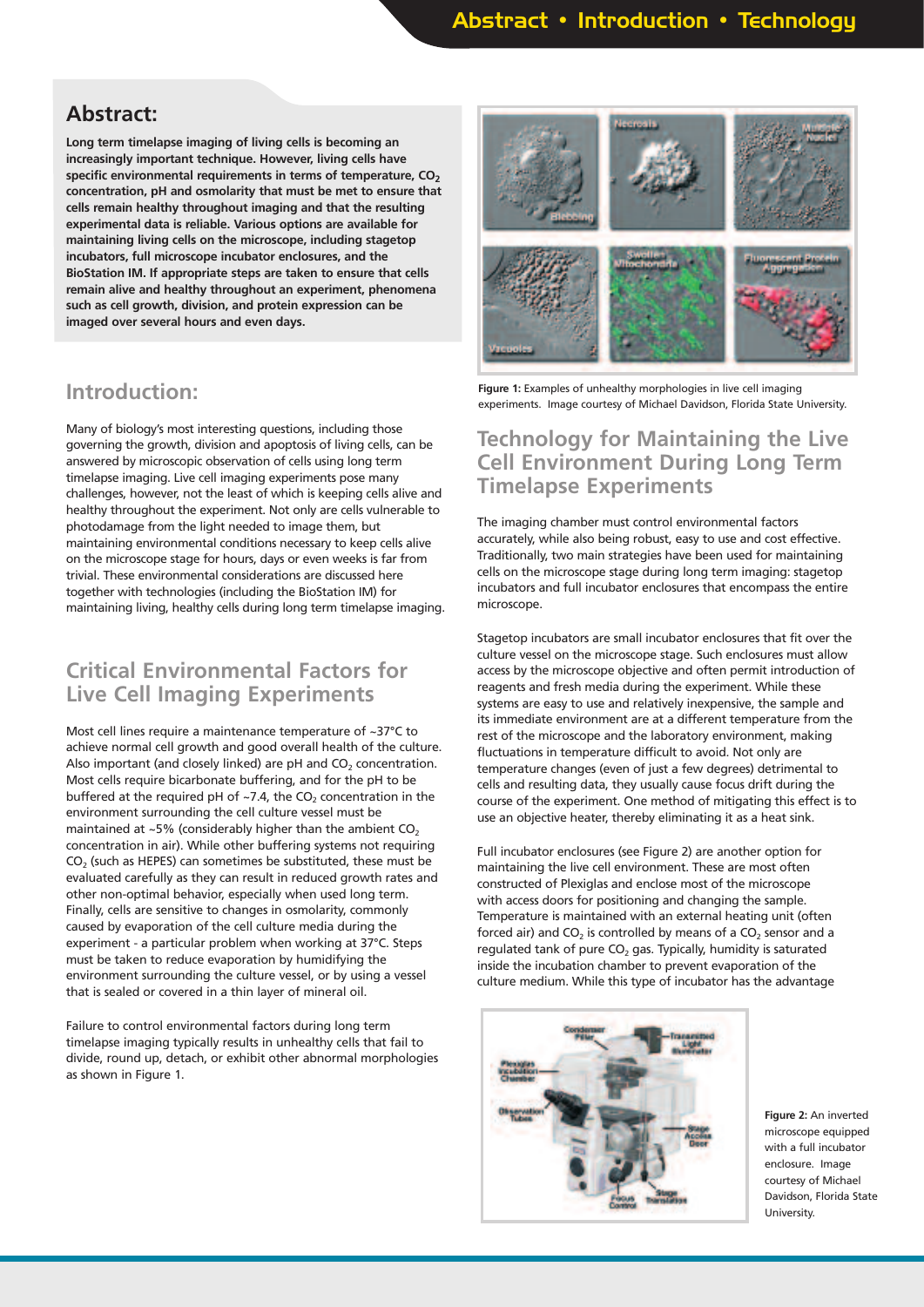that it keeps the majority of the instrument at constant temperature and lessens focus drift, it can be cumbersome, difficult to use and expensive. Exposing microscope components to saturated humidity, in addition, can be damaging to optics as well as metal surfaces.

Combining the two incubation methods described above is becoming increasingly popular. A small stagetop enclosure is used to supply humidified 5%  $CO<sub>2</sub>$  to the sample, while a larger enclosure surrounds the whole microscope and is used to maintain the temperature at 37°C. Humidity is kept away from most of the microscope optics, while the entire microscope is kept at constant temperature to prevent focus drift.

Recently, Nikon Instruments introduced the BioStation family of products, which provide additional options for monitoring living cells in a cell-friendly environment. BioStation CT combines a complete tissue culture incubator with an inverted microscope, allowing cell cultures to be observed and monitored without removing cells from the incubator. BioStation IM (Figure 3) provides a new option for long term live cell timelapse imaging. This is an all-in-one, live cell incubation and monitoring system combining all components of a live cell imaging system in one instrument. This includes illumination, microscope and optics, high sensitivity camera, acquisition and control software, and live cell incubation chamber controlling temperature, humidity and  $CO<sub>2</sub>$ . BioStation IM includes two channel fluorescence imaging as well as phase contrast; magnifications of 20X - 80X (or 10X to 40X, depending on the version) and motorised X, Y and Z for multipoint imaging. All aspects of the BioStation IM's design reflect the needs of live cell imaging including the use of cell friendly red light for the diascopic illumination and movement of the objective in x and y planes (rather than the stage) in order to avoid disturbing the cell culture.



**Figure 3**: BioStation IM

Most significantly, the temperature,  $CO<sub>2</sub>$  and humidity control are fully integrated and designed to perfectly regulate the live cell environment and eliminate focus drift. By means of a heater, circulating fan and multiple temperature sensors, the temperature is maintained at precisely 37°C in virtually the entire instrument, keeping the cells healthy and the focus stable, even during timelapse experiments of several days duration.  $CO<sub>2</sub>$  concentration and humidity are controlled in a small, specially designed sealed chamber in the top of the instrument, which not only regulates pH and reduces evaporation, but protects the optics from humidity. As a result, cell survival within the incubation chamber is comparable with a standard cell culture incubator, facilitating long term timelapse imaging.

# **Live Cell Imaging Applications**

The emerging array of live cell imaging applications requiring long term monitoring and, consequently, reliable environmental control is almost limitless. One area of interest is imaging cells as they grow and divide, often through several mitotic cycles over several days. Figure 4 shows an example of this type of experiment. Here, LLC-PK1 cells (a pig kidney cell line that remains relatively flat during mitosis) were transfected with eGFP tubulin and mCherry H2B. BioStation IM was use to take dual channel fluorescence images every 10 min for 15 hours; 8 images, 1 per hour for the first 8 hours, are shown. Cells undergoing mitosis can be observed in several images. Evidence of mitosis is important regardless of the phenomenon being studied, as it indicates that cells are healthy and functionally normal. These data demonstrate that BioStation IM keeps cells alive and in focus throughout long term timelapse imaging experiments (this particular cell culture was kept alive and observed for over 96 hrs with no adverse effects).

## **Conclusion:**

Researchers must consider many factors when selecting the imaging and incubation components for long term, live cell timelapse imaging. Importantly, the environmental needs of the sample must be met and constantly maintained over the entire timelapse study. Environmental factors (temperature, pH,  $CO<sub>2</sub>$ concentration and osmolarity) are critically important in promoting growth and normal function of living cells and in avoiding potential artifacts in the interpretation of experimental results. BioStation IM offers excellent imaging capabilities and trouble-free integrated incubation while offering the flexibility to configure a system to suit researcher's individual needs.